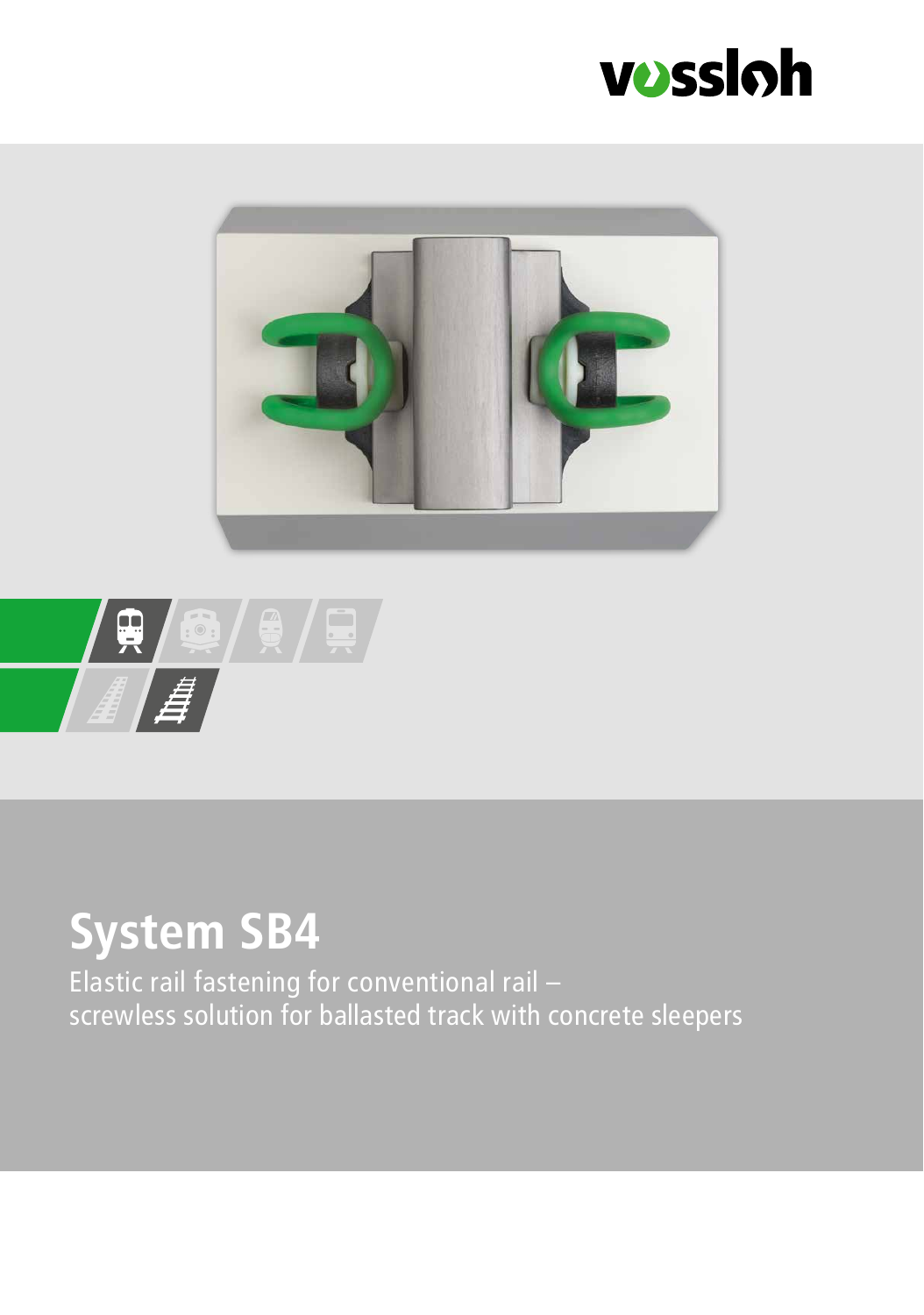## Vossloh fastening systems

### Based on our experience we are setting standards of the future.



#### **Conventional Rail – Safety on standard routes**

for types of track with a permissible axle load of up to 26 t. The highly elastic components additionally



#### **Vossloh** *protect:*

The new coating for tension clamps, sleeper screws and T-head bolts (incl. nuts ans wahsers) – for a consistent and high coating quality.

#### **Advantages**

- Conventional barrier protection plus cathodic corrosion protection, preventing the base material from corroding in the event of damages, e.g. caused by flying ballast.
- Withstands extreme conditions such as high temperature fluctuations, high humidity and industrial climate (acid rains).



#### **SB4 – screwless solution for concrete sleepers on ballasted tracks**

The combination of concrete sleepers on ballast is the most frequently used railway track structure all over the world. The ballast bed is flexible and transfers the forces generated by traffic homogeneously into the substructure. Furthermore, it absorbs noise and vibration caused by rolling trains. The SB4 system perfectly completes this to form a screwless railway track: The elastic rail pad insulates the system and reduces the load on the ballast and sleeper. The insulators insulate the system electrically and ensure a constant gauge.

More than 60 million tension clamps SB made by Vossloh have been i nstalled on Polish railway tracks – including almost all lines that have been reconstructed since the 80´s. This equates to track length of approx. 9,000 km.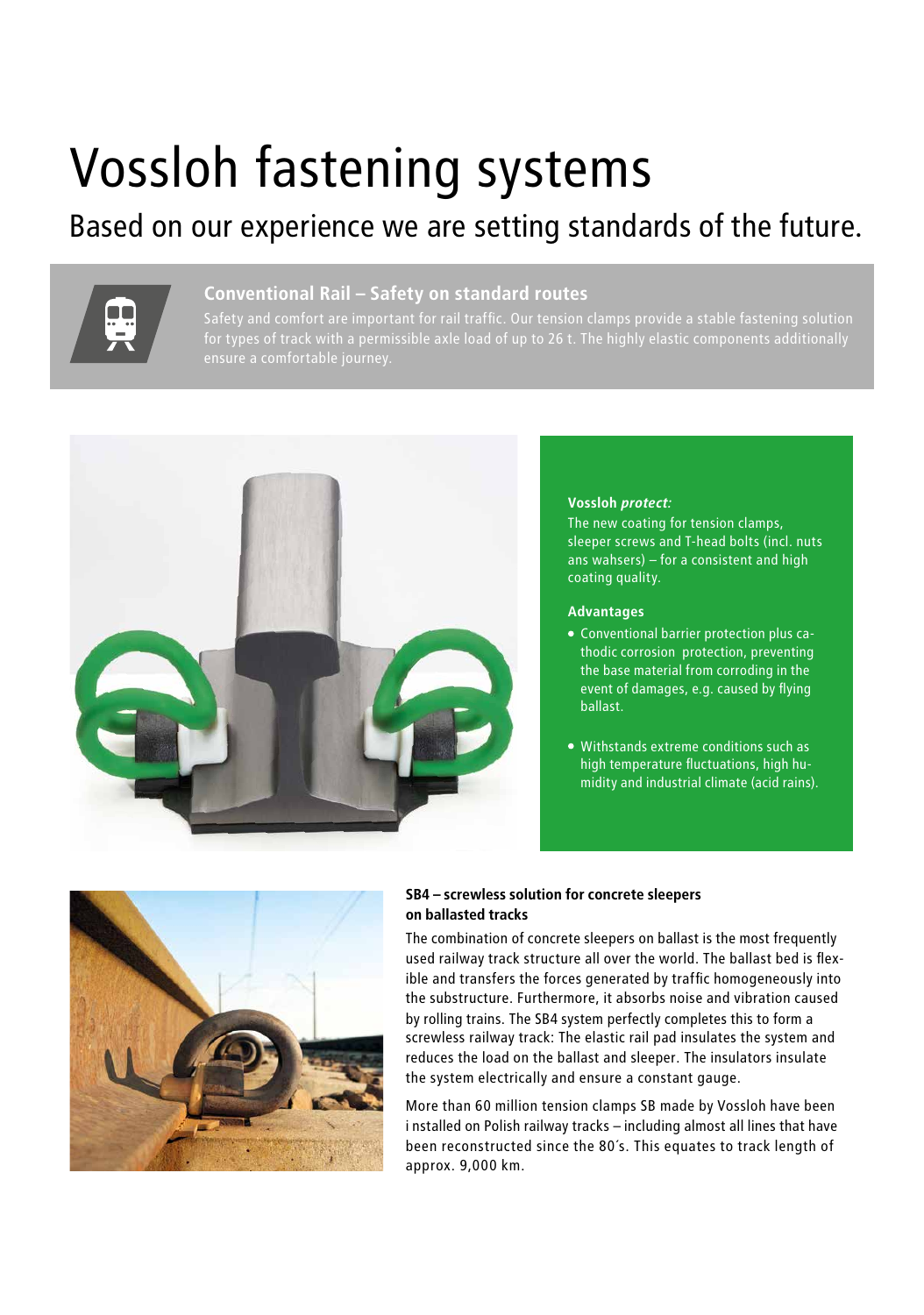### System SB4 Elastic. Safe. Resilient. Flexible.